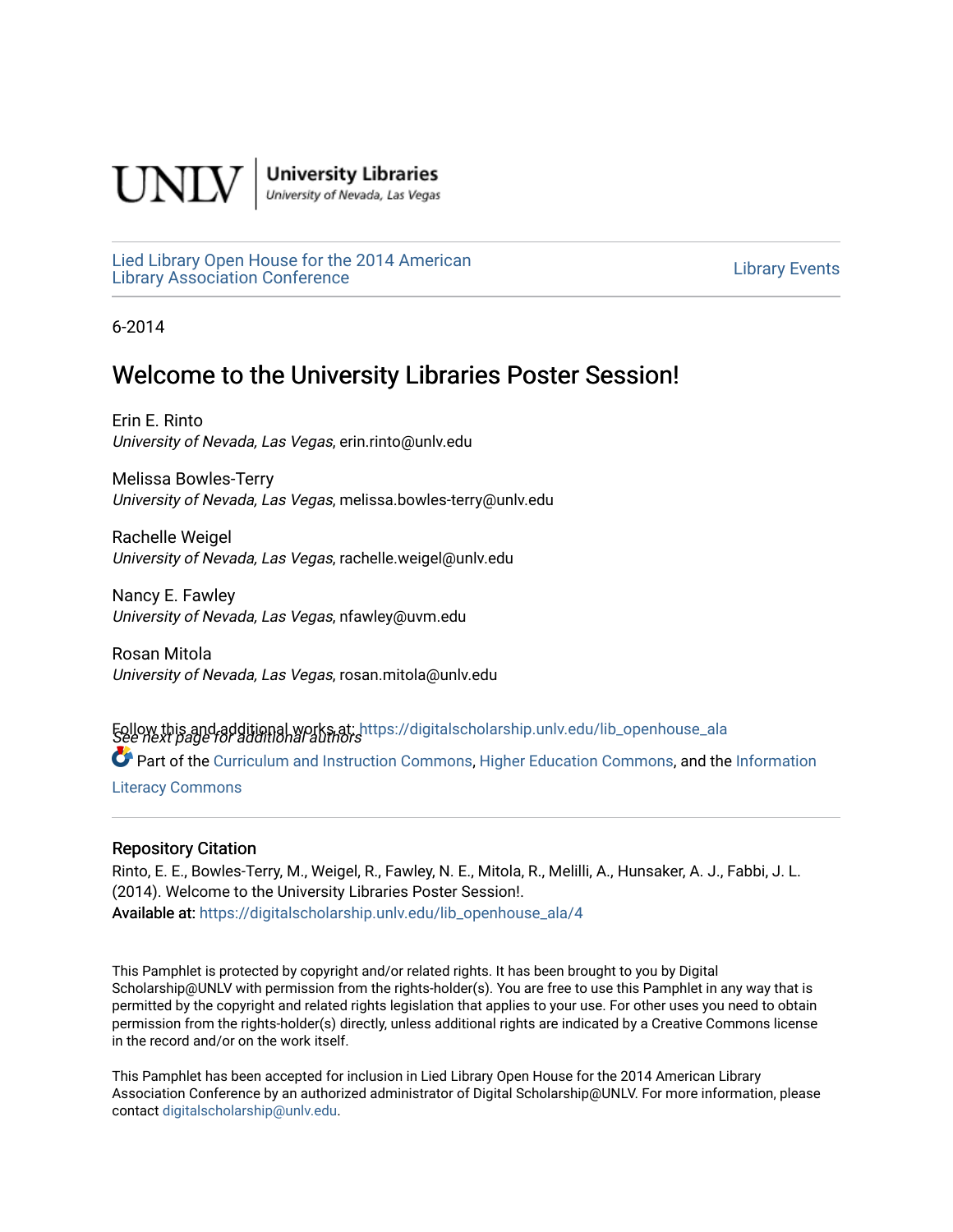#### Authors

Erin E. Rinto, Melissa Bowles-Terry, Rachelle Weigel, Nancy E. Fawley, Rosan Mitola, Amanda Melilli, Amy Jo Hunsaker, and Jennifer L. Fabbi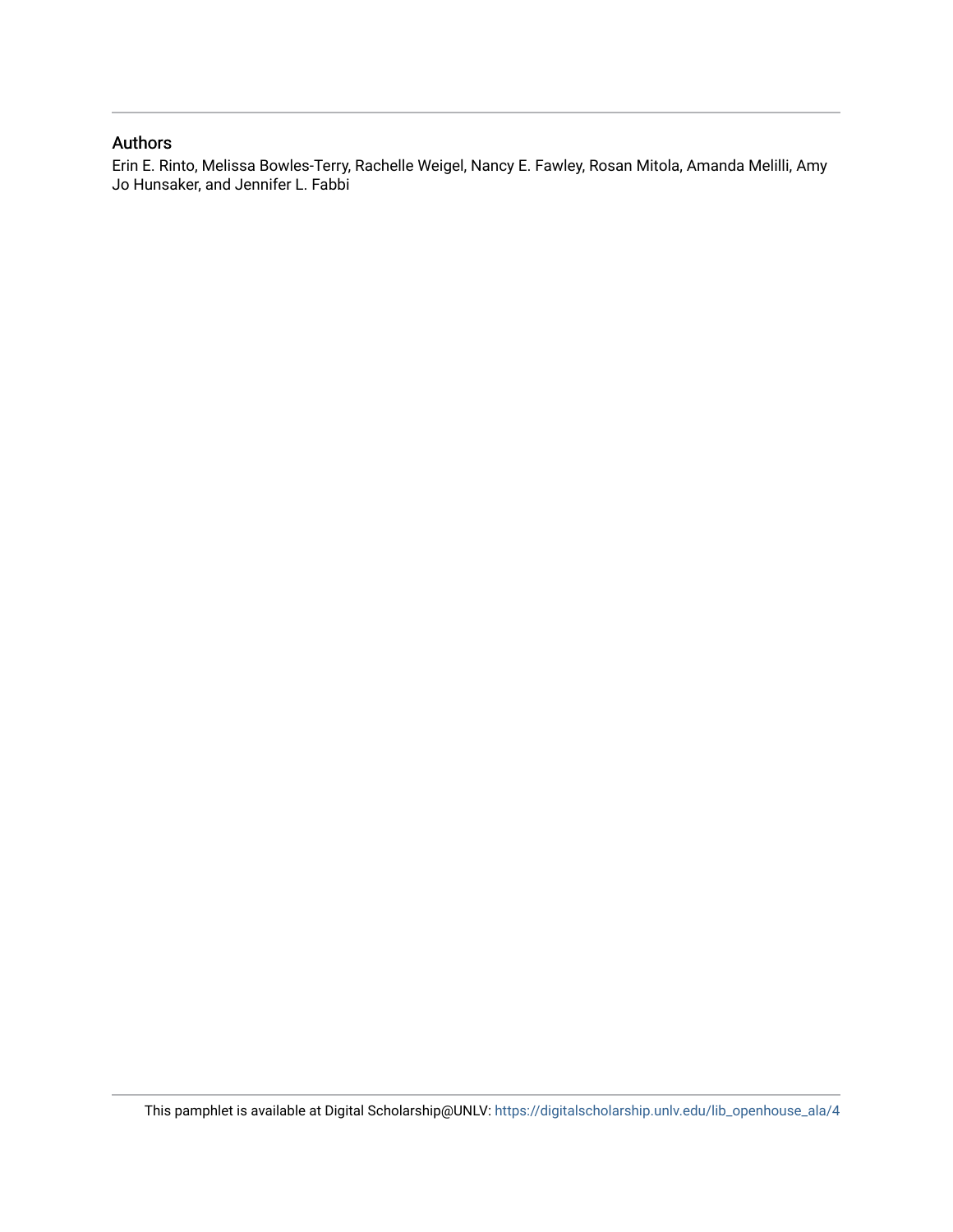The University Libraries play a central educational role at UNLV. Librarians offer workshops for faculty on assignment design and research on student learning. The workshops emphasize learning outcomes, active learning, and assessment of student learning. Institutes leverage UNLV Librarians' expertise with facilitation and information literacy learning outcomes. **Learning Outcomes for Faculty Institutes:**  • To understand how research-based learning approaches support student success.

- Milestone Experience Workshops
- Faculty Institute Second Year Seminar
- Teacher-Librarian Institute
- Faculty Institute First Year Seminar
- Faculty Institute on Capstone & Course Design
- Hotel Faculty Institute on Core Course Design
- Faculty Institute on Research Based Learning in High Impact Courses
- 
- To articulate goals and learning outcomes for
- research assignments in order to communicate expectations to students and form the basis for assessment of student work.
- To investigate research-based learning activities
- that integrate library and information resources.
- To discover technology options that support scalability and sustainability of research-based learning.
- To share strategies and discuss resources to help faculty who mentor graduate assistants and
- part-time instructors to support the integrated research assignment.

Increase number of stations in each room for large • Green glass marker boards for collaborative work



## **Institutes and Workshops Offered:**

#### **Contact:**

Melissa Bowles-Terry Head, Educational Initiatives melissa.bowles-terry@unlv.edu

**Traditional Classroom Characteristics:** • Teacher/Instructor driven, content pushed out to

• Layout for efficient delivery of content and

- students
- construction

Retention and transfer of newly learned skills

## **Technology Enhanced Classroom:**

- Fosters and encourages
- Active learning
- Hands-on
- 

## **Current Room Specifications**

• Three technology enhanced classrooms

The goal of our assessment project was to learn where students were struggling with evaluating information so that we could revise our library instruction program to better support areas of need. Our examination revealed that the majority of annotations (89%) did not include any evaluation of the currency of the source. Students were more likely to consider authority and relevance when evaluating--26% of the annotations critically applied the evaluative criteria of authority and 35% critically applied the evaluative criteria relevance. However, our assessment made clear that more emphasis on source evaluation was needed both in the library session as well as in the English Composition classroom.

- 
- Eureka 26 stations
- Pioche 25 stations
- Rhyolite 34 stations
- One multi purpose room

## **Planned Enhancements**

- 
- enrollment classes
- Ceiling mounted projectors
- 

#### **Contact:**

Rachelle Weigel Library Technician II rachelle.weigel@unlv.edu

# **Lied Library:**

Classroom Renovation &

Active Learning Environments

# **UNLV Libraries:**  Partners in Student Learning

 One of the ways we have been assessing the information literacy skills of our first year students is through developing and applying rubrics to a sample of annotated bibliography projects from the required English Composition course at UNLV. The annotated bibliography assignment consists of a paper proposal and the annotations for 5 sources the student plans on using in their final research paper. The "source evaluation rubric" was applied to each individual annotation (totaling 1358 annotations) and the rubric examined the extent to which students were using the evaluative criteria of currency, relevance, and authority when selecting and evaluating an information source.

#### **Contact:**

Erin Rinto Undergraduate Learning Librarian erin.rinto@unlv.edu

- 
- 

# **Assessment of First-Year Composition Students' Information Literacy Skills**